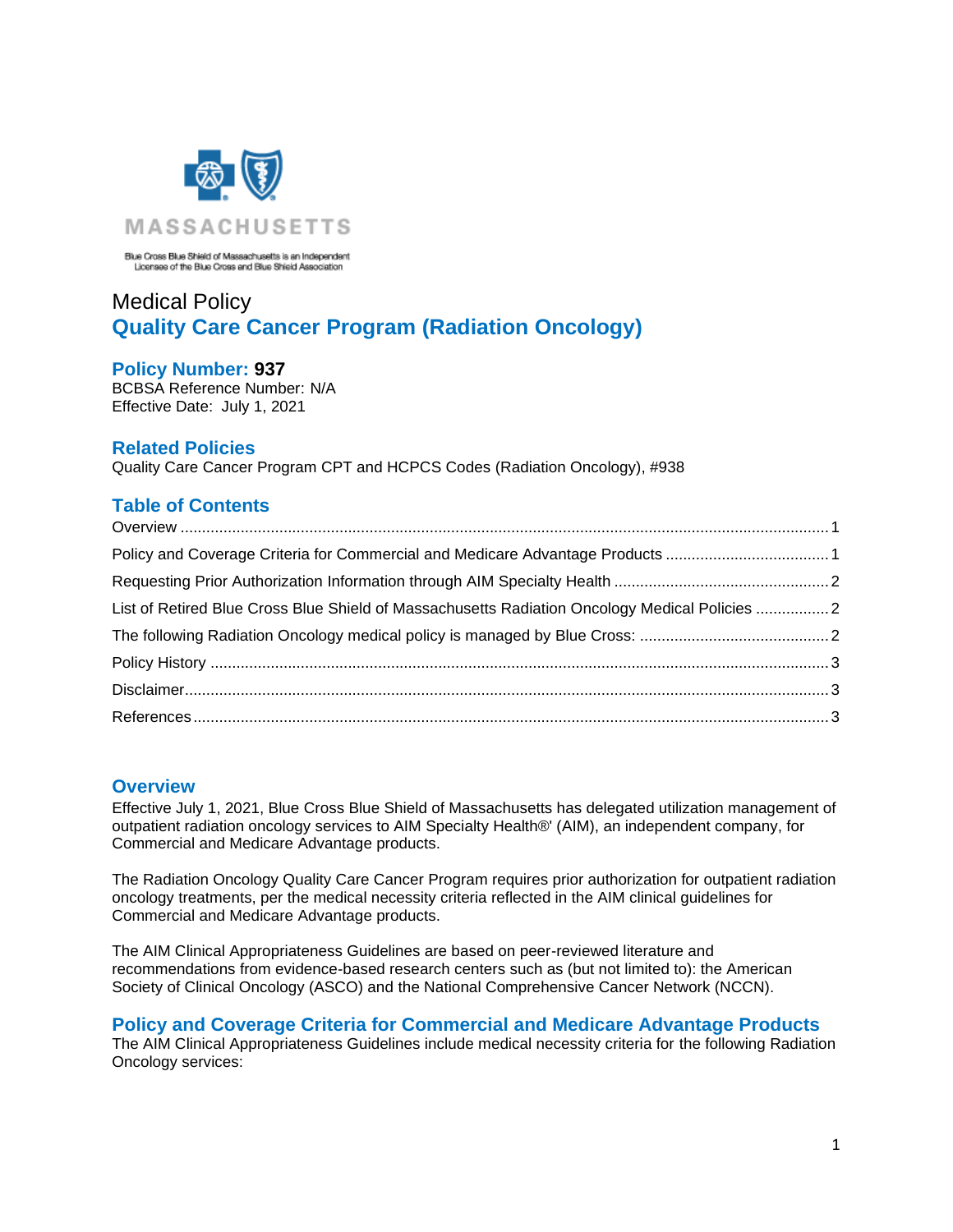- [Brachytherapy, intensity modulated radiation therapy \(IMRT\), stereotactic body radiation therapy](http://www.aimspecialtyhealth.com/PDF/Guidelines/2019/Mar09/AIM_Guidelines_RadiationOncology.pdf)  [\(SBRT\) and stereotactic radiosurgery \(SRS\) treatment guidelines](http://www.aimspecialtyhealth.com/PDF/Guidelines/2019/Mar09/AIM_Guidelines_RadiationOncology.pdf)
- <span id="page-1-0"></span>**[Proton Beam Therapy Guidelines](http://www.aimspecialtyhealth.com/PDF/Guidelines/2019/Mar09/AIM_Guidelines_ProtonBeam.pdf)**

## **Requesting Prior Authorization Information through AIM Specialty Health**

To request prior authorization for the following products: Commercial Managed Care (HMO and POS), **Commercial PPO/EPO and Medicare Advantage HMO and PPO**, please see instructions below:

Please request authorization with AIM in one of three ways:

- 1. Through a direct link on our Provider Central website at **bluecrossma.com/provider**. Log in and go to **eTools** and then to **AIM Specialty Health**. Click the **Go Now** button.
- 2. Go directly to the AIM *ProviderPortal* (registration is required) at [www.providerportal.com](http://www.providerportal.com/) Note: If you've already registered for the AIM *ProviderPortal* for Blue Cross Blue Shield of Massachusetts or another insurer, you won't need to register again.
- <span id="page-1-1"></span>3. Call the AIM Contact Center (Monday – Friday, 8 a.m. – 6 p.m., ET) at **1-866-745-1783**.

## **List of Retired Blue Cross Blue Shield of Massachusetts Radiation Oncology Medical Policies**

The following Radiation Oncology **medical policies will be retired effective July 1, 2021.** These policies will no longer be available on the Blue Cross website as of this date. For medically necessary indications, see the [AIM Clinical Appropriateness Guidelines for Radiation](http://www.aimspecialtyhealth.com/CG-RadiationOncology.html) Oncology.

| <b>Retired Medical Policies</b>                                                             | <b>Policy</b><br><b>Number</b> |
|---------------------------------------------------------------------------------------------|--------------------------------|
| Accelerated Breast Irradiation and Brachytherapy Boost After Breast-Conserving Surgery      |                                |
| for Early Stage Breast Cancer                                                               | 175                            |
| Brachytherapy for Clinically Localized Prostate Cancer Using Permanently Implanted<br>Seeds |                                |
| Charged-Particle (Proton or Helium Ion) Radiotherapy for Neoplastic Conditions              | 437                            |
| Electronic Brachytherapy for Nonmelanoma Skin Cancer                                        | 739                            |
| Endobronchial Brachytherapy                                                                 | 091                            |
| High-Dose Rate Temporary Prostate Brachytherapy                                             | 353                            |
| Hydrogel Spacer use During Radiotherapy for Prostate Cancer                                 | 743                            |
| Intensity Modulated Radiation Therapy of the Prostate                                       | 090                            |
| Intensity Modulated Radiation Therapy: Central Nervous System Tumors                        | 910                            |
| Intensity-Modulated Radiation Therapy of the Breast and Lung                                | 163                            |
| Intensity-Modulated Radiation Therapy: Abdomen and Pelvis                                   | 165                            |
| Intensity-Modulated Radiation Therapy: Cancer of the Head and Neck or Thyroid               | 164                            |
| Intracavitary Balloon Catheter Brain Brachytherapy for Malignant Gliomas or Metastasis to   | 602                            |
| the Brain                                                                                   |                                |
| Intraoperative Radiation Therapy                                                            | 278                            |
| Stereotactic Radiosurgery and Stereotactic Body Radiotherapy                                |                                |

### <span id="page-1-2"></span>**The following Radiation Oncology medical policy is managed by Blue Cross:**

Blue Cross medical policy # [292 Radioembolization for Primary and Metastatic Tumors of the Liver](http://www.bluecrossma.com/common/en_US/medical_policies/292%20Radioembolization%20for%20Primary%20and%20Metastatic%20Tumors%20of%20the%20Liver%20prn.pdf)  [prn.pdf](http://www.bluecrossma.com/common/en_US/medical_policies/292%20Radioembolization%20for%20Primary%20and%20Metastatic%20Tumors%20of%20the%20Liver%20prn.pdf)

- This policy is available on the Blue Cross website.
- Prior authorization is required through Blue Cross.